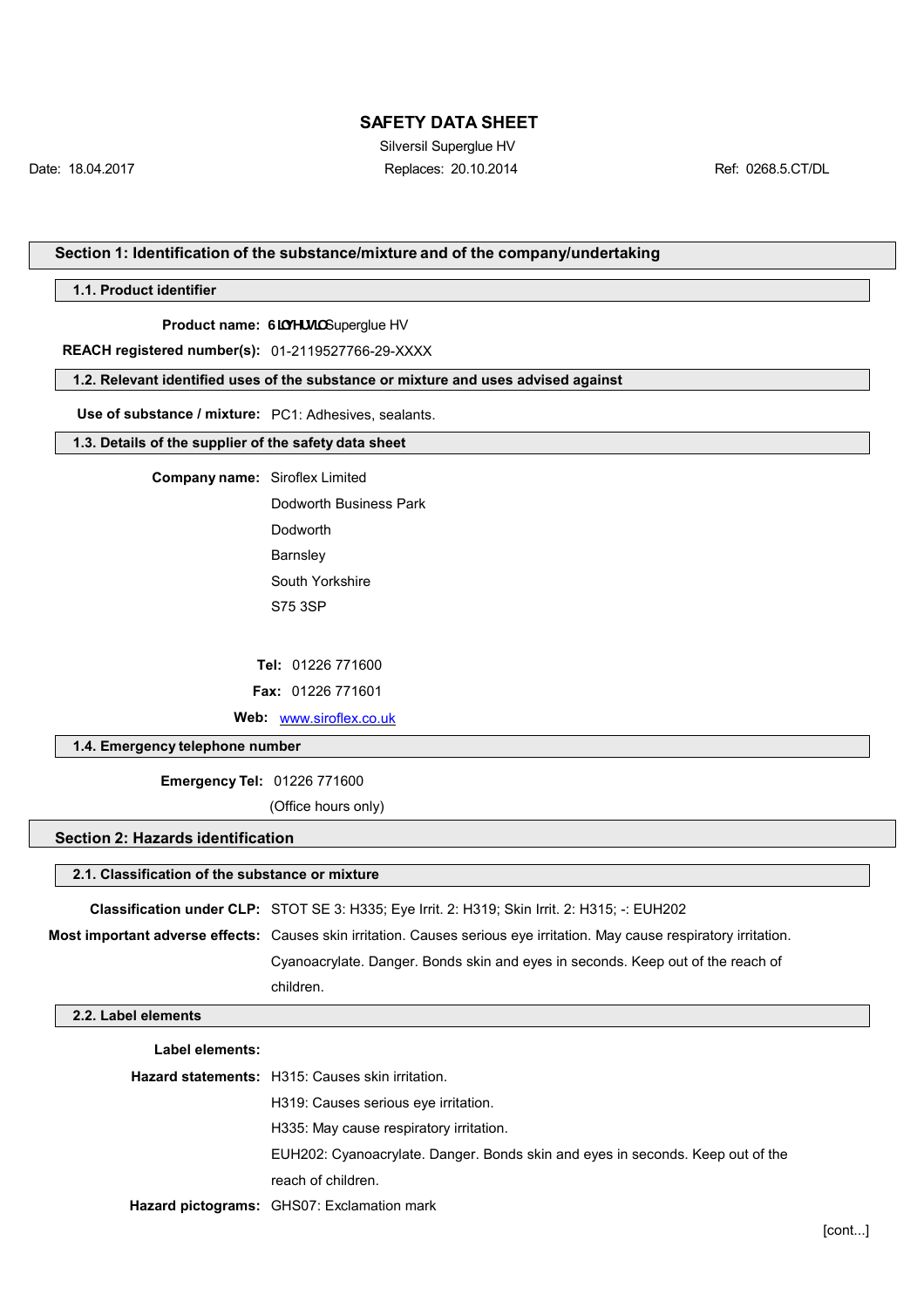Silversil Superglue HV Date: 18.04.2017 Replaces: 20.10.2014 Ref: 0268.5.CT/DL



| <b>Signal words: Warning</b> |                                                                                           |
|------------------------------|-------------------------------------------------------------------------------------------|
|                              | <b>Precautionary statements:</b> P261: Avoid breathing dust/fumes/gas/mist/vapours/spray. |
|                              | P271: Use only outdoors or in a well-ventilated area.                                     |
|                              | P280: Wear protective gloves/protective clothing/eye protection/face protection.          |
|                              | P304+340: IF INHALED: Remove person to fresh air and keep comfortable for breathing.      |
|                              | P305+351+338: IF IN EYES: Rinse cautiously with water for several minutes. Remove         |
|                              | contact lenses, if present and easy to do. Continue rinsing.                              |
|                              | P312: Call a POISON CENTER/doctor//if you feel unwell.                                    |
| .                            |                                                                                           |

**2.3. Other hazards**

PBT: This product is not identified as a PBT/vPvB substance.

# **Section 3: Composition/information on ingredients**

### **3.2. Mixtures**

## **Hazardous ingredients:**

# ETHYL-2-CYANOACRYLATE

| <b>EINECS</b> | CAS       | PBT/WEL                  | <b>CLP Classification</b>                                            | Percent |
|---------------|-----------|--------------------------|----------------------------------------------------------------------|---------|
| 230-391-5     | 7085-85-0 | $\overline{\phantom{0}}$ | ' Eye Irrit. 2: H319; STOT SE 3: H335;<br><b>Skin Irrit. 2: H315</b> | >90%    |

## **Non-classified ingredients:**

## HYDROQUINONE

| <b>EINECS</b> | CAS      | CHIP Classification | <b>CLP Classification</b>                                                   | Percent |
|---------------|----------|---------------------|-----------------------------------------------------------------------------|---------|
| 204-617-8     | 123-31-9 |                     | Carc. 2: H351; Muta. 2: H341; Acute<br>Tox. 4: H302; Eye Dam. 1: H318; Skin | $< 1\%$ |
|               |          |                     | Sens. 1: H317; Aguatic Acute 1: H400                                        |         |

### **Section 4: First aid measures**

#### **4.1. Description of first aid measures**

**Skin contact:** Remove all contaminated clothes and footwear immediately unless stuck to skin. Wash immediately with plenty of soap and water.

**Eye contact:** Bathe the eye with running water for 15 minutes. Consult a doctor.

**Ingestion:** Wash out mouth with water. Consult a doctor.

**Inhalation:** Remove casualty from exposure ensuring one's own safety whilst doing so. Consult a doctor.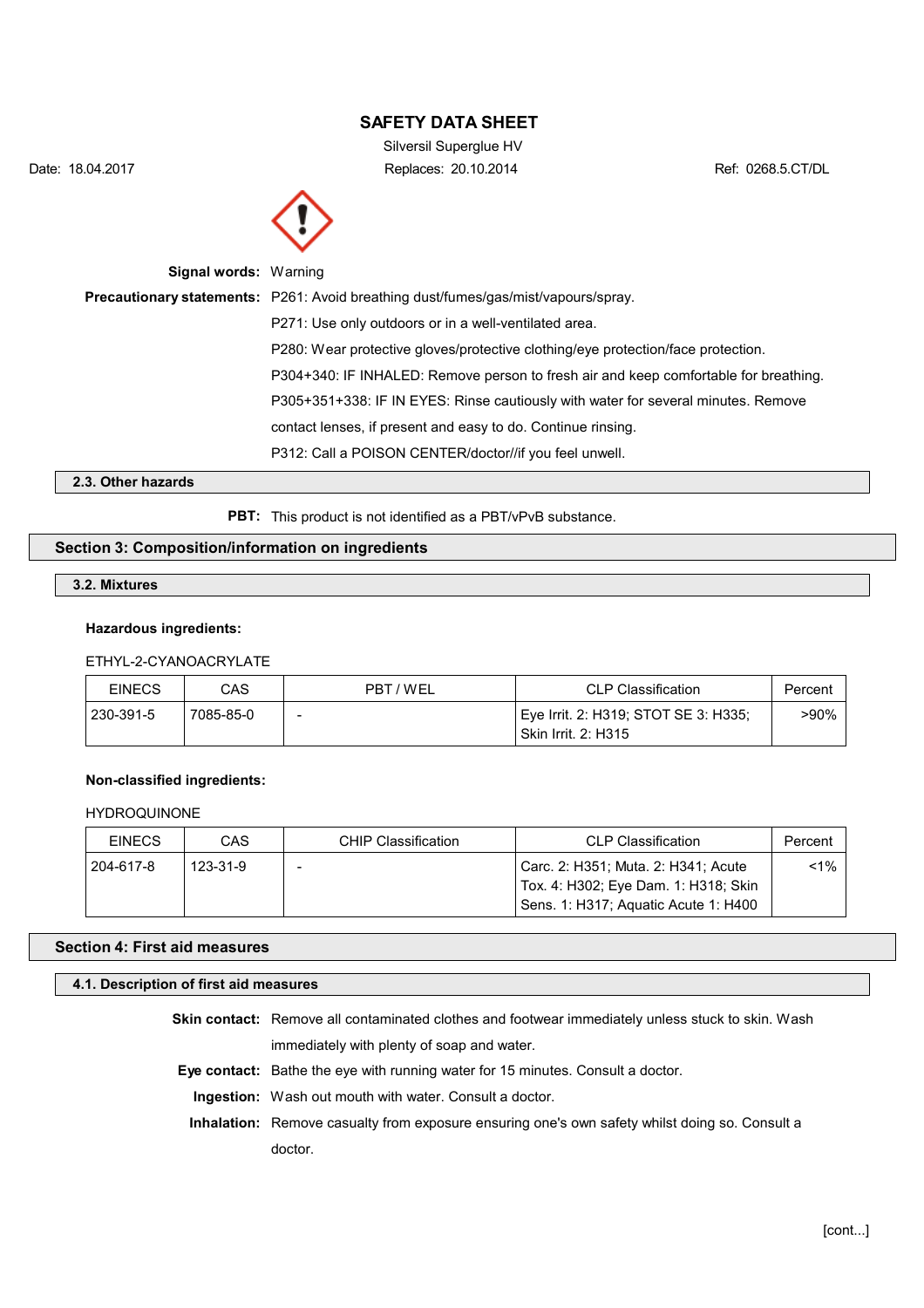Silversil Superglue HV

Date: 18.04.2017 Replaces: 20.10.2014 Ref: 0268.5.CT/DL

#### **4.2. Most important symptoms and effects, both acute and delayed**

**Skin contact:** There may be irritation and redness at the site of contact.

**Eye contact:** There may be irritation and redness. The eyes may water profusely.

**Ingestion:** There may be soreness and redness of the mouth and throat.

**Inhalation:** There may be irritation of the throat with a feeling of tightness in the chest. Exposure may cause coughing or wheezing.

**Delayed / immediate effects:** Immediate effects can be expected after short-term exposure.

## **4.3. Indication of any immediate medical attention and special treatment needed**

**Immediate / special treatment:** Eye bathing equipment should be available on the premises.

### **Section 5: Fire-fighting measures**

**5.1. Extinguishing media**

**Extinguishing media:** Suitable extinguishing media for the surrounding fire should be used. Use water spray

to cool containers.

# **5.2. Special hazards arising from the substance or mixture**

**Exposure hazards:** In combustion emits toxic fumes.

#### **5.3. Advice for fire-fighters**

**Advice for fire-fighters:** Wear self-contained breathing apparatus. Wear protective clothing to prevent contact with skin and eyes.

# **Section 6: Accidental release measures**

# **6.1. Personal precautions, protective equipment and emergency procedures**

**Personal precautions:** Refer to section 8 of SDS for personal protection details. If outside do not approach from downwind. If outside keep bystanders upwind and away from danger point. Mark out the contaminated area with signs and prevent access to unauthorised personnel. Turn leaking containers leak-side up to prevent the escape of liquid.

#### **6.2. Environmental precautions**

**Environmental precautions:** Do not discharge into drains or rivers. Contain the spillage using bunding.

# **6.3. Methods and material for containment and cleaning up**

**Clean-up procedures:** Absorb into dry earth or sand. Transfer to a closable, labelled salvage container for disposal by an appropriate method.

### **6.4. Reference to other sections**

**Reference to other sections:** Refer to section 8 of SDS.

## **Section 7: Handling and storage**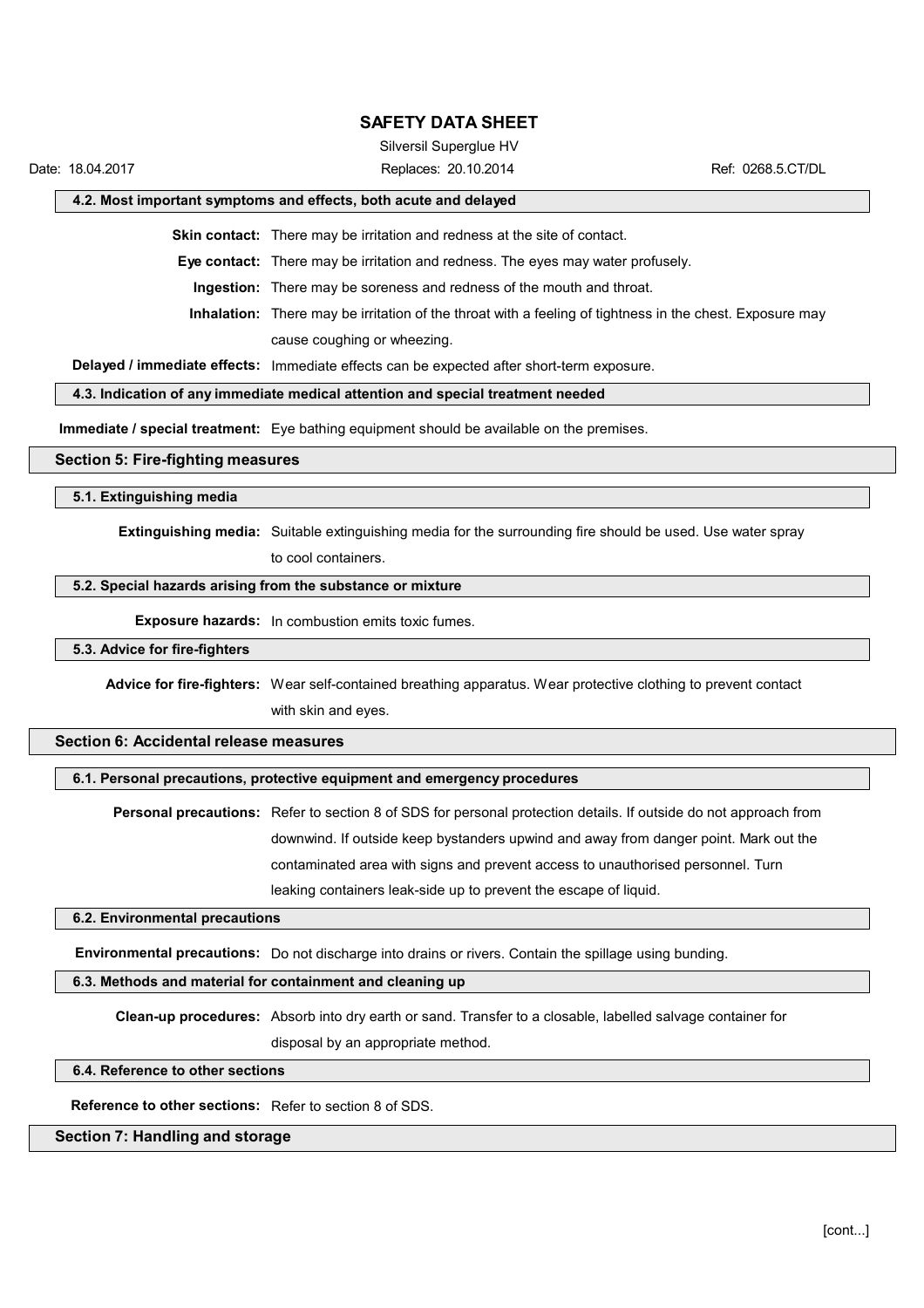Silversil Superglue HV

Date: 18.04.2017 Replaces: 20.10.2014 Ref: 0268.5.CT/DL

**7.1. Precautions for safe handling**

**Handling requirements:** Avoid direct contact with the substance. Ensure there is sufficient ventilation of the area.

Do not handle in a confined space. Avoid the formation or spread of mists in the air.

# **7.2. Conditions for safe storage, including any incompatibilities**

**Storage conditions:** Store in a cool, well ventilated area. Keep container tightly closed.

**Suitable packaging:** Polyethylene.

**7.3. Specific end use(s)**

**Specific end use(s):** No data available.

# **Section 8: Exposure controls/personal protection**

**8.1. Control parameters**

#### **Hazardous ingredients:**

## **ETHYL-2-CYANOACRYLATE**

| Workplace exposure limits: |            |                    | <b>Respirable dust</b> |              |
|----------------------------|------------|--------------------|------------------------|--------------|
| State                      | 8 hour TWA | 15 min. STEL       | 8 hour TWA             | 15 min. STEL |
| UK                         |            | $1.5 \text{ mg/m}$ | -                      |              |

**DNEL/PNEC Values**

**DNEL / PNEC** No data available.

#### **8.2. Exposure controls**

**Engineering measures:** Ensure there is sufficient ventilation of the area. **Respiratory protection:** Self-contained breathing apparatus must be available in case of emergency. **Hand protection:** Protective gloves. **Eye protection:** Safety glasses. Ensure eye bath is to hand. **Skin protection:** Protective clothing.

# **Section 9: Physical and chemical properties**

#### **9.1. Information on basic physical and chemical properties**

| State: Liquid                                  |                                      |
|------------------------------------------------|--------------------------------------|
|                                                | <b>Colour: Colourless</b>            |
|                                                | <b>Odour:</b> Characteristic odour   |
| <b>Evaporation rate:</b> No data available.    |                                      |
|                                                | <b>Oxidising:</b> No data available. |
| <b>Solubility in water:</b> Reacts with water. |                                      |
| Also soluble in: Acetone.                      |                                      |
| Viscosity: Viscous                             |                                      |
| Kinematic viscosity: 1200-1500                 |                                      |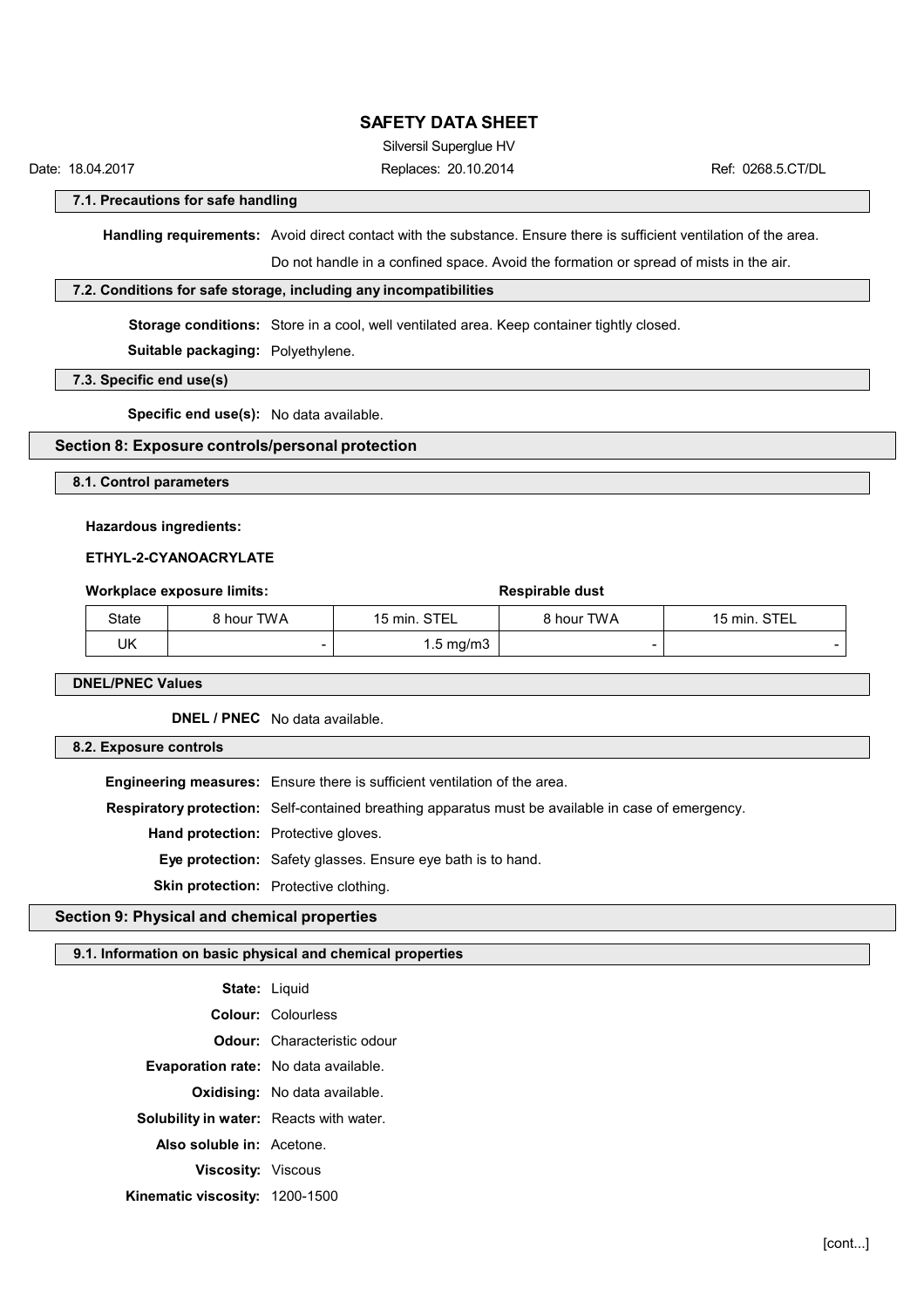| Date: 18.04.2017                                        | Silversil Superglue HV<br>Replaces: 20.10.2014              |                                                 | Ref: 0268.5.CT/DL                |
|---------------------------------------------------------|-------------------------------------------------------------|-------------------------------------------------|----------------------------------|
|                                                         | <b>Viscosity test method:</b> Cone and Plate $@$ 25°C (CPs) |                                                 |                                  |
| <b>Boiling point/range°C: &gt;149</b>                   |                                                             | Melting point/range°C: No data available.       |                                  |
| <b>Flammability limits %: lower:</b> No data available. |                                                             |                                                 | <b>upper:</b> No data available. |
| Flash point°C: 80-93.4                                  |                                                             | Part.coeff. n-octanol/water: No data available. |                                  |
| Autoflammability <sup>o</sup> C: 450                    |                                                             | Vapour pressure: <700 mbar                      |                                  |
| <b>Relative density: 1.05</b>                           |                                                             |                                                 | <b>pH:</b> Not applicable.       |
| VOC $g/l$ : <20                                         |                                                             |                                                 |                                  |

#### **9.2. Other information**

**Other information:** No data available.

## **Section 10: Stability and reactivity**

#### **10.1. Reactivity**

**Reactivity:** Stable under recommended transport or storage conditions.

# **10.2. Chemical stability**

**Chemical stability:** Stable under normal conditions.

### **10.3. Possibility of hazardous reactions**

**Hazardous reactions:** Hazardous reactions will not occur under normal transport or storage conditions.

Decomposition may occur on exposure to conditions or materials listed below.

#### **10.4. Conditions to avoid**

**Conditions to avoid:** Moist air. Heat.

# **10.5. Incompatible materials**

**Materials to avoid:** Water. Strong oxidising agents. Strong acids.

# **10.6. Hazardous decomposition products**

**Haz. decomp. products:** In combustion emits toxic fumes.

### **Section 11: Toxicological information**

## **11.1. Information on toxicological effects**

#### **Toxicity values:**

| Route         | <b>Species</b> | Test | Value | Jnits |
|---------------|----------------|------|-------|-------|
| <b>DERMAL</b> | <b>RBT</b>     | ∟D50 | >2000 | mg/kg |
| <b>ORAL</b>   | RAT            | ∟D50 | >5000 | mg/kg |

#### **Hazardous ingredients:**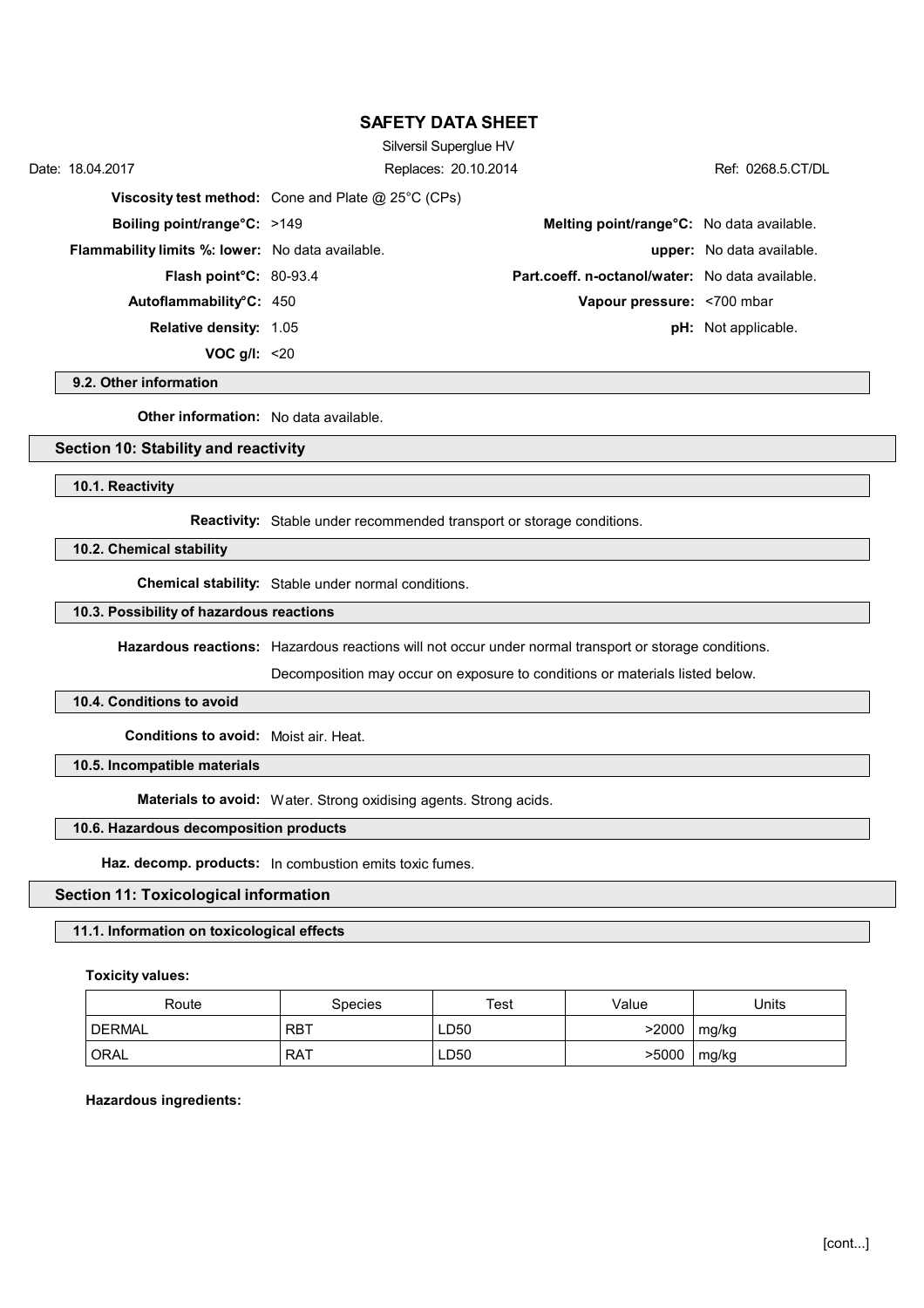Silversil Superglue HV

Date: 18.04.2017 Replaces: 20.10.2014 Ref: 0268.5.CT/DL

**ETHYL-2-CYANOACRYLATE**

|--|

#### **Relevant hazards for substance:**

| Hazard                        | Route      | <b>Basis</b>          |
|-------------------------------|------------|-----------------------|
| Skin corrosion/irritation     | DRM        | Hazardous: calculated |
| Serious eye damage/irritation | OPT        | Hazardous: calculated |
| STOT-single exposure          | <b>INH</b> | Hazardous: calculated |

#### **Symptoms / routes of exposure**

**Skin contact:** There may be irritation and redness at the site of contact.

**Eye contact:** There may be irritation and redness. The eyes may water profusely.

**Ingestion:** There may be soreness and redness of the mouth and throat.

**Inhalation:** There may be irritation of the throat with a feeling of tightness in the chest. Exposure may cause coughing or wheezing.

**Delayed / immediate effects:** Immediate effects can be expected after short-term exposure.

#### **Section 12: Ecological information**

**12.1. Toxicity**

**Ecotoxicity values:** No data available.

**12.2. Persistence and degradability**

**Persistence and degradability:** Biodegradable.

**12.3. Bioaccumulative potential**

**Bioaccumulative potential:** No bioaccumulation potential.

**12.4. Mobility in soil**

**Mobility:** Readily absorbed into soil.

**12.5. Results of PBT and vPvB assessment**

**PBT identification:** This product is not identified as a PBT/vPvB substance.

**12.6. Other adverse effects**

**Other adverse effects:** Negligible ecotoxicity.

#### **Section 13: Disposal considerations**

**13.1. Waste treatment methods**

|                             | <b>Disposal operations:</b> Transfer to a suitable container and arrange for collection by specialised disposal |
|-----------------------------|-----------------------------------------------------------------------------------------------------------------|
|                             | company.                                                                                                        |
| Waste code number: 08 04 09 |                                                                                                                 |
|                             | <b>NB:</b> The user's attention is drawn to the possible existence of regional or national                      |
|                             | regulations regarding disposal.                                                                                 |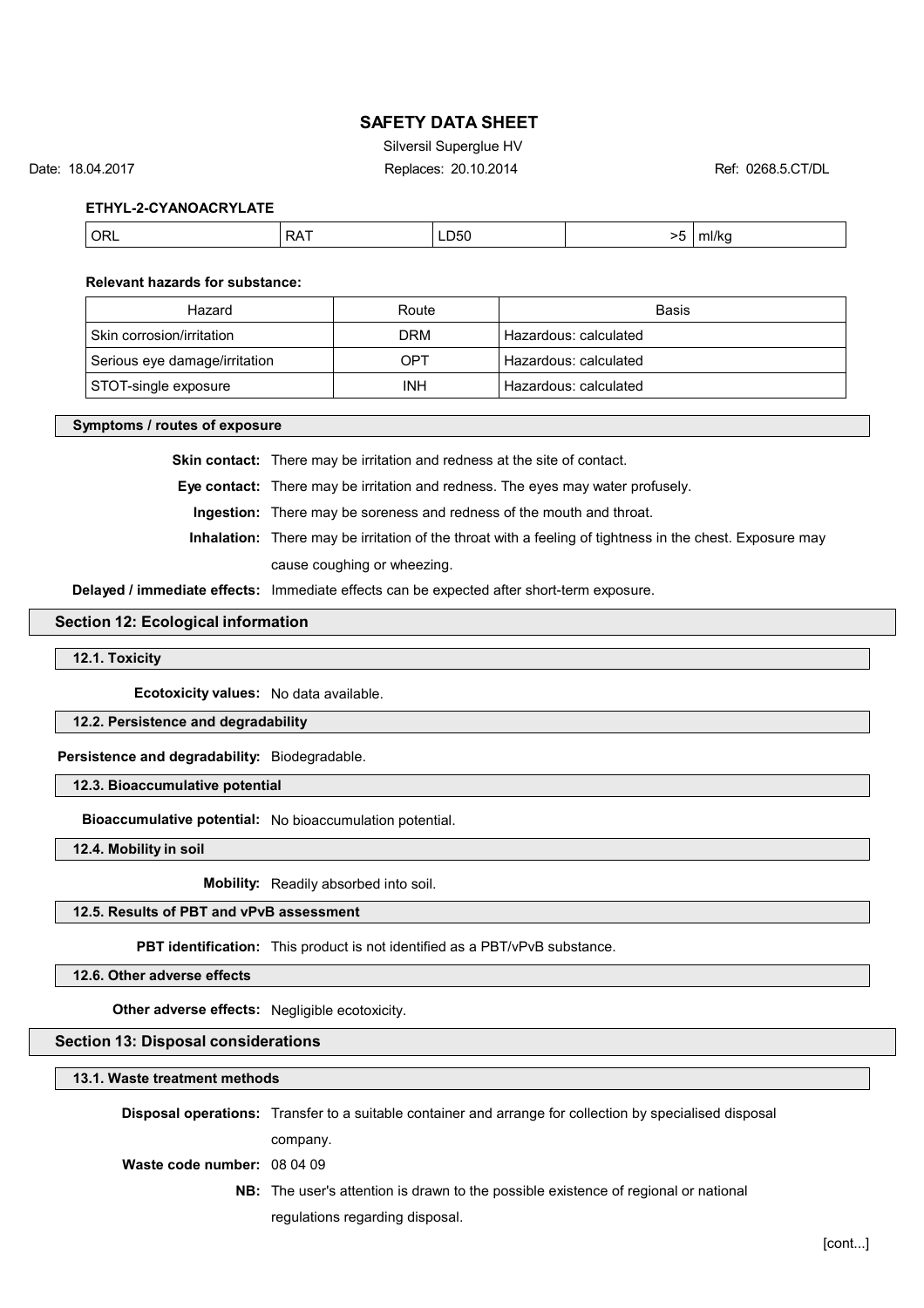Silversil Superglue HV

Date: 18.04.2017 Replaces: 20.10.2014 Ref: 0268.5.CT/DL

**Section 14: Transport information**

**14.1. UN number**

**UN number:** UN3334

**14.2. UN proper shipping name**

### **Shipping name:** AVIATION REGULATED LIQUID, N.O.S.

(ETHYL-2-CYANOACRYLATE)

## **14.3. Transport hazard class(es)**

**Transport class:** 9

**14.4. Packing group**

**Packing group:** III

**14.5. Environmental hazards**

**Environmentally hazardous:** No **Marine pollutant:** No

**14.6. Special precautions for user**

**Special precautions:** No special precautions.

## **Section 15: Regulatory information**

**15.1. Safety, health and environmental regulations/legislation specific for the substance or mixture**

### **15.2. Chemical Safety Assessment**

### **Section 16: Other information**

| <b>Other information</b> |                                                                                                                                 |
|--------------------------|---------------------------------------------------------------------------------------------------------------------------------|
|                          | <b>Other information:</b> This safety data sheet is prepared in accordance with Commission Regulation (EU) No                   |
|                          | 453/2010.                                                                                                                       |
|                          | * indicates text in the SDS which has changed since the last revision.                                                          |
|                          | Phrases used in s.2 and s.3: EUH202: Cyanoacrylate. Danger. Bonds skin and eyes in seconds. Keep out of the                     |
|                          | reach of children.                                                                                                              |
|                          | H302: Harmful if swallowed.                                                                                                     |
|                          | H315: Causes skin irritation.                                                                                                   |
|                          | H317: May cause an allergic skin reaction.                                                                                      |
|                          | H318: Causes serious eye damage.                                                                                                |
|                          | H319: Causes serious eye irritation.                                                                                            |
|                          | H335: May cause respiratory irritation.                                                                                         |
|                          | H341: Suspected of causing genetic defects <state conclusively<="" exposure="" if="" is="" it="" of="" route="" th=""></state>  |
|                          | proven that no other routes of exposure cause the hazard>.                                                                      |
|                          | H351: Suspected of causing cancer <state conclusively="" exposure="" if="" is="" it="" of="" proven<="" route="" th=""></state> |
|                          | that no other routes of exposure cause the hazard>.                                                                             |
|                          | H400: Very toxic to aquatic life.                                                                                               |